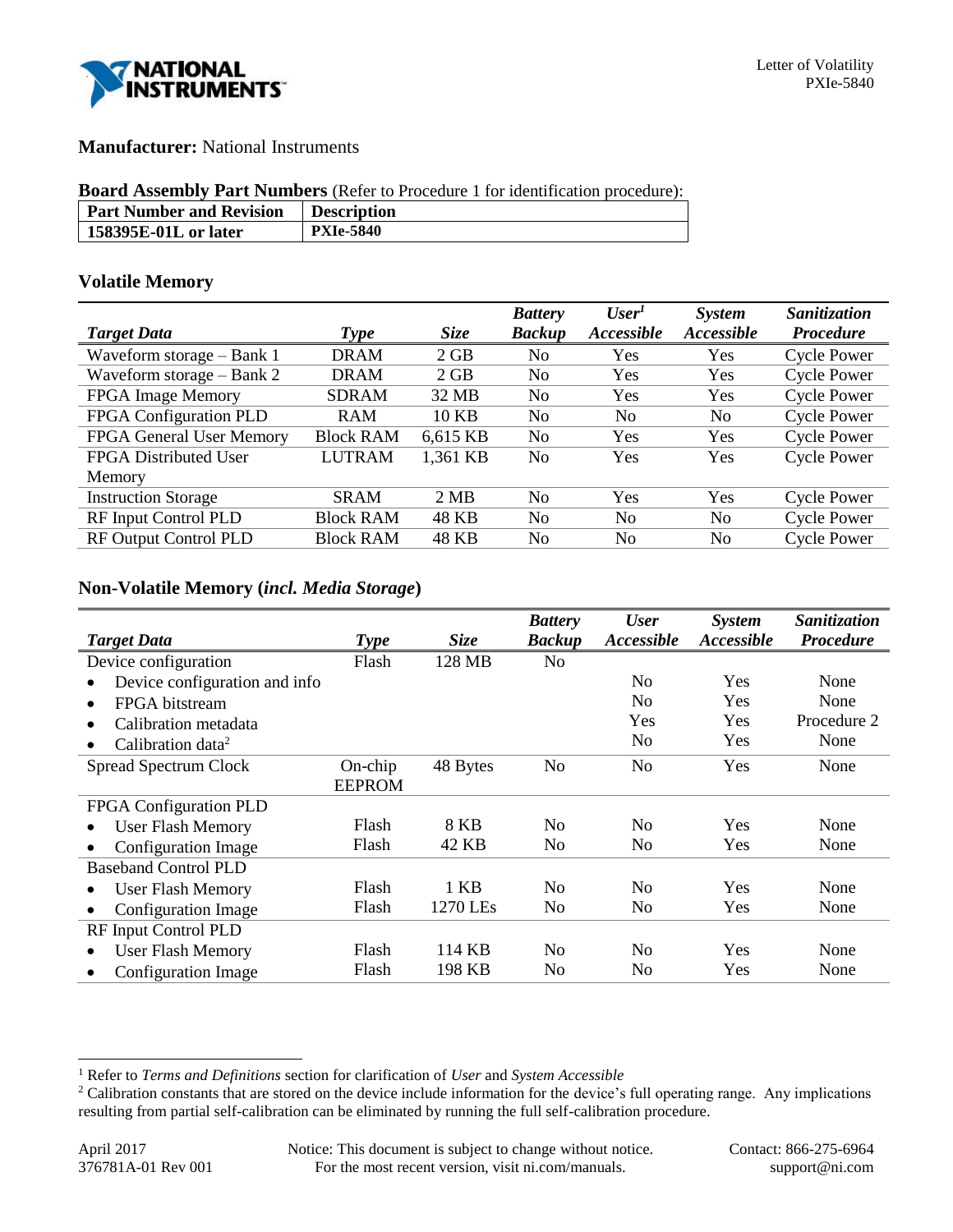

# **Non-Volatile Memory (***incl. Media Storage***) (continued)**

|                              |       |             | <b>Battery</b> | <b>User</b> | <b>System</b> | Sanitization     |
|------------------------------|-------|-------------|----------------|-------------|---------------|------------------|
| <b>Target Data</b>           | Type  | <b>Size</b> | <b>Backup</b>  | Accessible  | Accessible    | <b>Procedure</b> |
| <b>RF Output Control PLD</b> |       |             |                |             |               |                  |
| User Flash Memory            | Flash | 114 KB      | No             | No          | Yes           | None             |
| <b>Configuration Image</b>   | Flash | 198 KB      | No             | No          | Yes           | None             |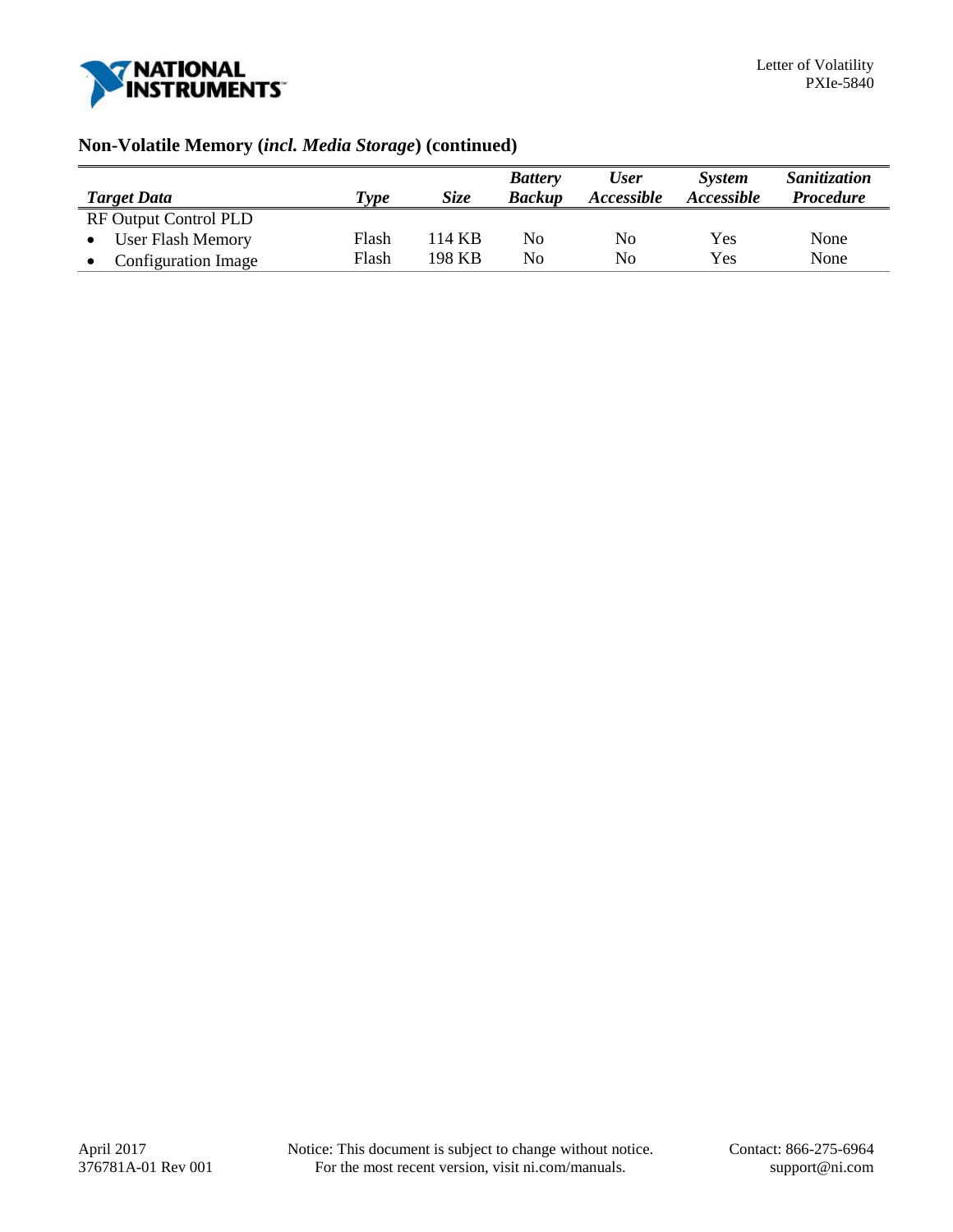

# **Procedures**

### **Procedure 1 – Board Assembly Part Number identification:**

To determine the Board Assembly Part Number and Revision, refer to the label applied to the surface of your product. The Assembly Part Number should be formatted as "P/N: 158395#-01L" where "#" is the letter module revision.

### **Procedure 2 - Device Configuration Flash (Calibration Metadata):**

The user-accessible portion of the Device Calibration Flash is limited to a programmable calibration password which is exposed through an NI-RFSG attribute that can be programmed in LabVIEW. To clear this metadata, complete the following steps in an empty VI and run in LabVIEW:

- 1. Open an RFSG session using the niRFSG Initialize VI.
- 2. To clear/reset the calibration password:
	- a. Add the niRFSG Change External Calibration Password VI after the niRFSG Initialize VI.
	- b. Specify the current password in the "password" input of the niRFSG Change External Calibration Password VI.
	- c. Wire a string of 32 "0" characters to the "new password" input of the niRFSG Change External Calibration Password VI.
- 3. Close the RFSG session using the niRFSG Close VI.